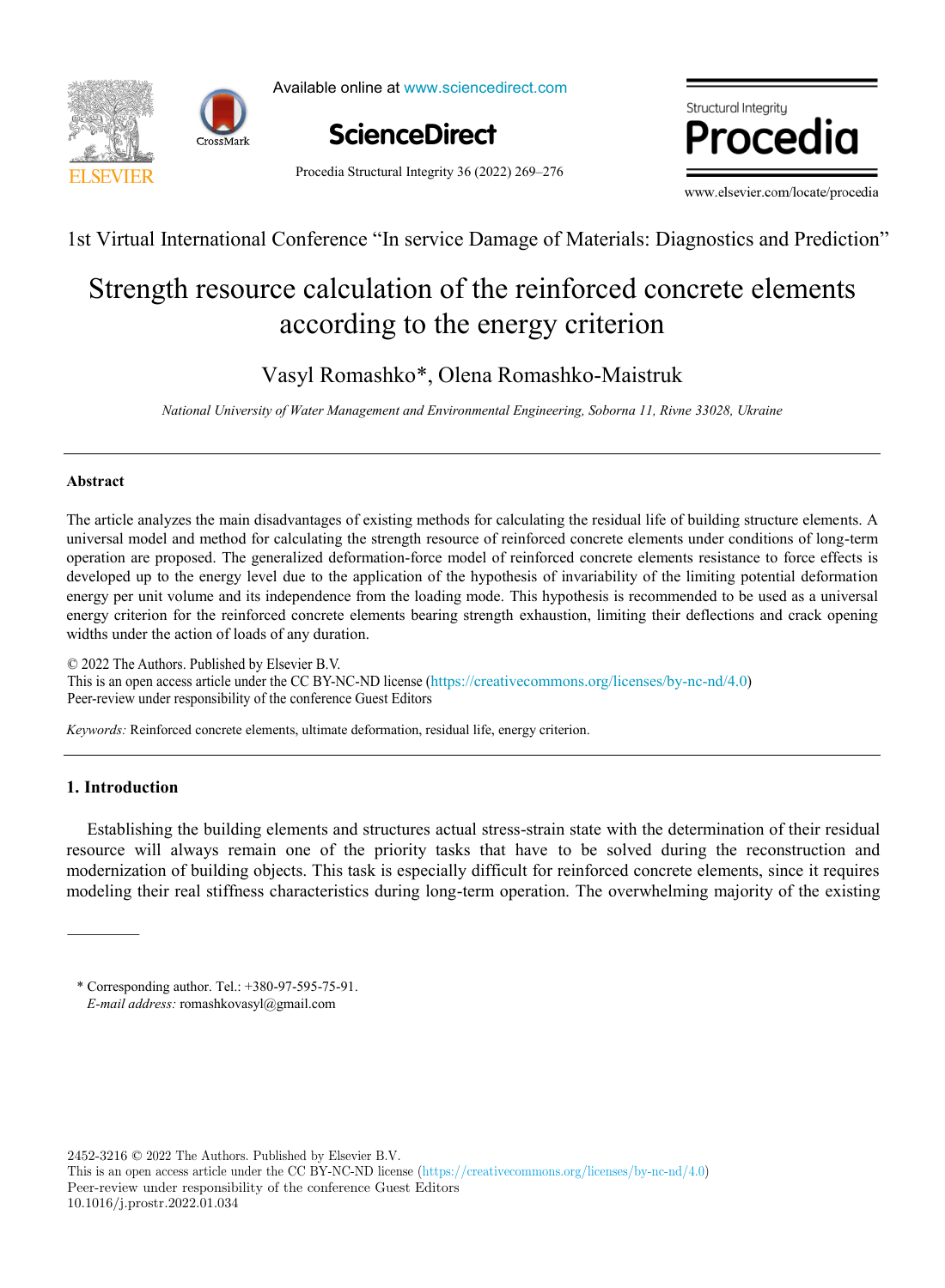methods, the actual technical condition of the exploited reinforced concrete elements and structures is assessed according to the materials corresponding strength characteristics and the identified defects and damages totality. Under such circumstances, the reinforced concrete elements stiffness during their operation can be modeled only using the geometric parameters of their section. At the same time, it is known that a change in stiffness due to deformation parameters, in particular a decrease in the modulus of concrete deformations due to its creep, is more significant, since it can occur even without changing the geometric characteristics of the compressed cross-section of elements or structures. And in bending elements, it is the change in the mentioned deformation parameter that is also accompanied by a change in the geometric characteristics of the reinforced concrete elements section due to the deflections development and crack opening under conditions of long-term operation.

Therefore, the deformation model and calculation method, capable of reproducing the reinforced concrete elements and structures real technical state based on their cross-section stiffness characteristics, will make it possible to predict more reliably the residual life of reinforced concrete elements and structures not only by their bearing strength, but also by the permissible deflections and crack opening width. It is quite obvious that such models and techniques require the formulation of absolutely clear criteria for the onset of the reinforced concrete elements and structures limiting state under long-term operation conditions.

| Nomenclature               |                                 |
|----------------------------|---------------------------------|
| $\boldsymbol{M}$           | bending moment                  |
| $\overline{D}$             | element section stiffness       |
| $\int$                     | element deflection              |
| 1/r                        | element curvature               |
| $E_{c}$                    | concrete elasticity modulus     |
| $f_c$                      | concrete strength               |
| $\sigma$                   | stress                          |
| $\boldsymbol{\mathcal{E}}$ | strain                          |
| W                          | potential energy of deformation |
| $S_r$                      | cracking step                   |
| w                          | crack opening width             |
| $\iota$                    | element length                  |
| $\boldsymbol{t}$           | time                            |
| $\varphi$                  | creep coefficient of concrete   |
|                            |                                 |

#### **2. Analysis of basic research and publications**

Usually, the prediction of reinforced concrete elements and structures residual life is carried out on the basis of a force model of their resistance to external influences and loads. The calculation methods proposed within its framework differ in the severity of the formulation of the problem itself and its solution methods.

All currently known methods for calculating the residual life of building elements and structures according to the problem statement severity should be divided into deterministic and probabilistic.

Deterministic methods (Samolinov (2002), Shmatkov (2007) and Bigus (2015)) are used with insufficient or rather limited information about the investigated elements or structures (DBN B.1.2-14-2018 (2018)). Therefore, analytical dependences in the form of average degrees polynomials (Akulov et al. (2015)), involved in the description of their deformation basic laws, should be sufficiently convincing and properly substantiated. Indeed, in the case of a volitional choice of the behavior law of an individual element or structure during long-term operation, extrapolation of their stress-strain state according to certain specific parameters can lead to very serious miscalculations with extremely serious and undesirable consequences.

Probabilistic calculation methods (Sushchev (2009) and Bolotin (1982)) are based on a much larger volume of detailed information about actual external influences and loads. They need such information and about changes in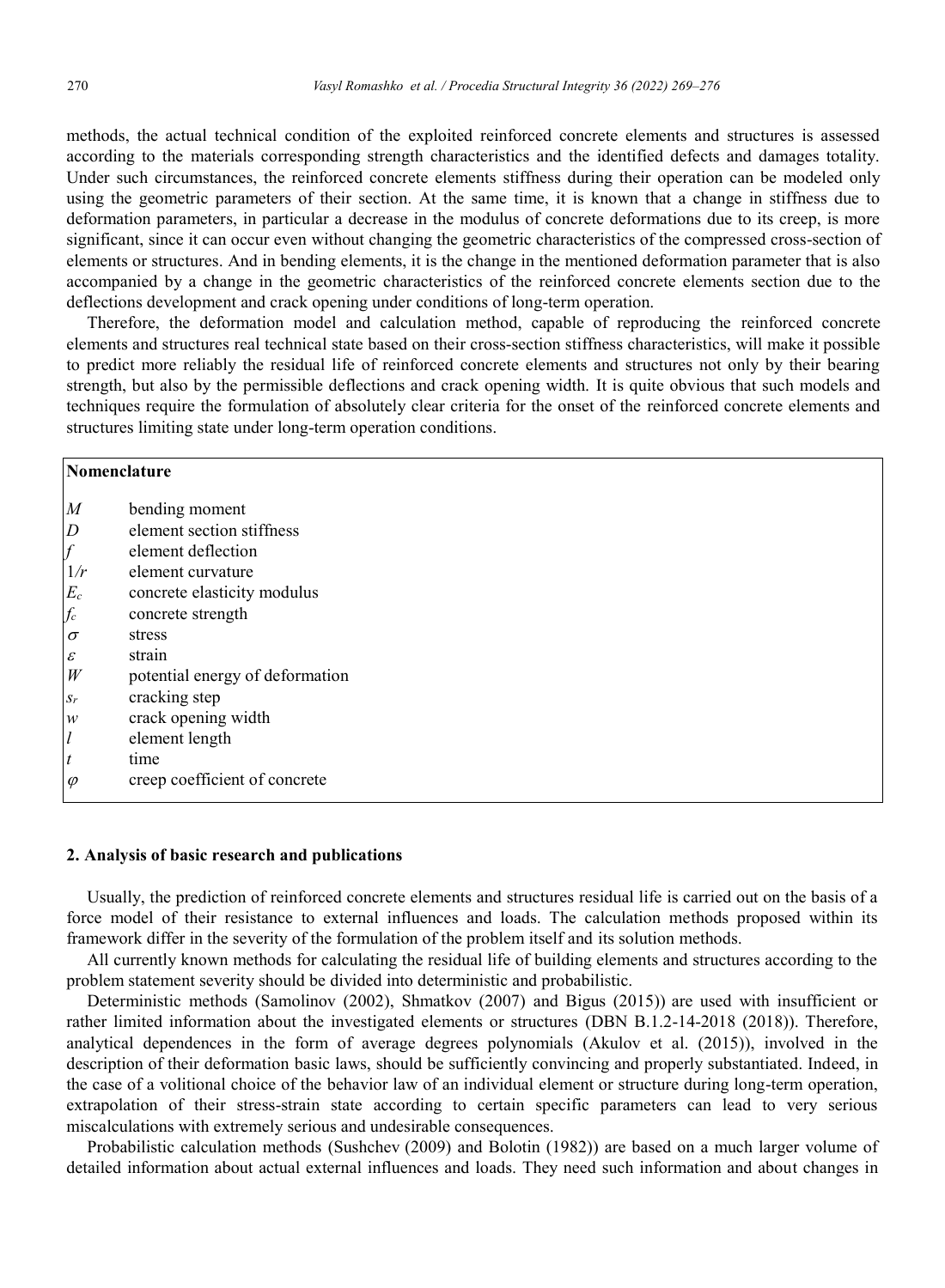All methods for calculating the residual life of reinforced concrete elements and structures proposed today can be conditionally divided into analytical and numerical.

Analytical simplified methods for calculating the residual life are implemented according to the criteria of the elements limiting states (Shmatkov (2007), Klimenko (2004) and Belyaev (2013)) while ensuring the necessary safety factors for their bearing capacity. A feature of these methods is that they need not only reliable information about the investigated elements and structures technical condition, but also the performance of mandatory verification calculations. In other words, these calculation methods are reduced to a fairly approximate extrapolation of the main parameters of the reinforced concrete elements and structures technical state, taking into account the existing defects, damages and actual properties.

Numerical methods (Golodnov and Slyusar (2013)) are based on modeling the stress-strain state of reinforced concrete elements and structures using modern software systems. Here, defects and damage, including cracks, established based on the results of field surveys, are modeled using the finite element method. As a result, it all boils down to the fact that additional "reinforcement elements" are introduced into the design scheme of structures, the possible efforts in which are determined taking into account changes in the strength and geometric characteristics of the design section. There is no doubt that such methods are able to more accurately reproduce the real technical state of reinforced concrete elements and structures in conditions of long-term operation in comparison with simplified ones.

In modern deformation models (DSTU B V.2.6-156:2010 (2011), EN 1992-1-1 (2004)) the calculation of the reinforced concrete elements and structures residual life is implemented mainly using probabilistic numerical methods. However, here, too, the change in the defining deformation parameters of elements and structures during their operation is taken into account only mediocre or not taken into account at all.

Therefore, a generalized method for calculating the reinforced concrete elements and structures resource should be based on a certain complex deformation-force criterion, which makes it possible to reproduce from an energy standpoint the change in their stiffness characteristics during long-term operation.

#### **3. Materials and research methods**

The present research concerns the design and reconstruction of reinforced concrete elements and structures made of heavy concrete and periodic profile rebar during their operation under conditions of long-term loads. They are based on the general laws governing the reinforced concrete elements and structures deformation under the operational loads action and are reduced to modeling changes in the stiffness characteristics of these elements based on the energy criterion.

## **4. Research results**

In mechanics of deformable solids (MDS), the reinforced concrete elements and structures stress-strain state at any stage of their deformation is described, as a rule, by the system of the following relations:

static 
$$
M = f(\varepsilon_c, \varepsilon_{ct}, \varepsilon_s)
$$
,  $N = f(\varepsilon_c, \varepsilon_{ct}, \varepsilon_s)$ ;  
\ngeometric  $1/r = f(\varepsilon_c, \varepsilon_{ct}, \varepsilon_s)$ ;  
\nphysical (materials state)  $\sigma_c = f(\varepsilon_c)$ ,  $\sigma_{ct} = f(\varepsilon_{ct})$ ,  $\sigma_s = f(\varepsilon_s)$ . (1)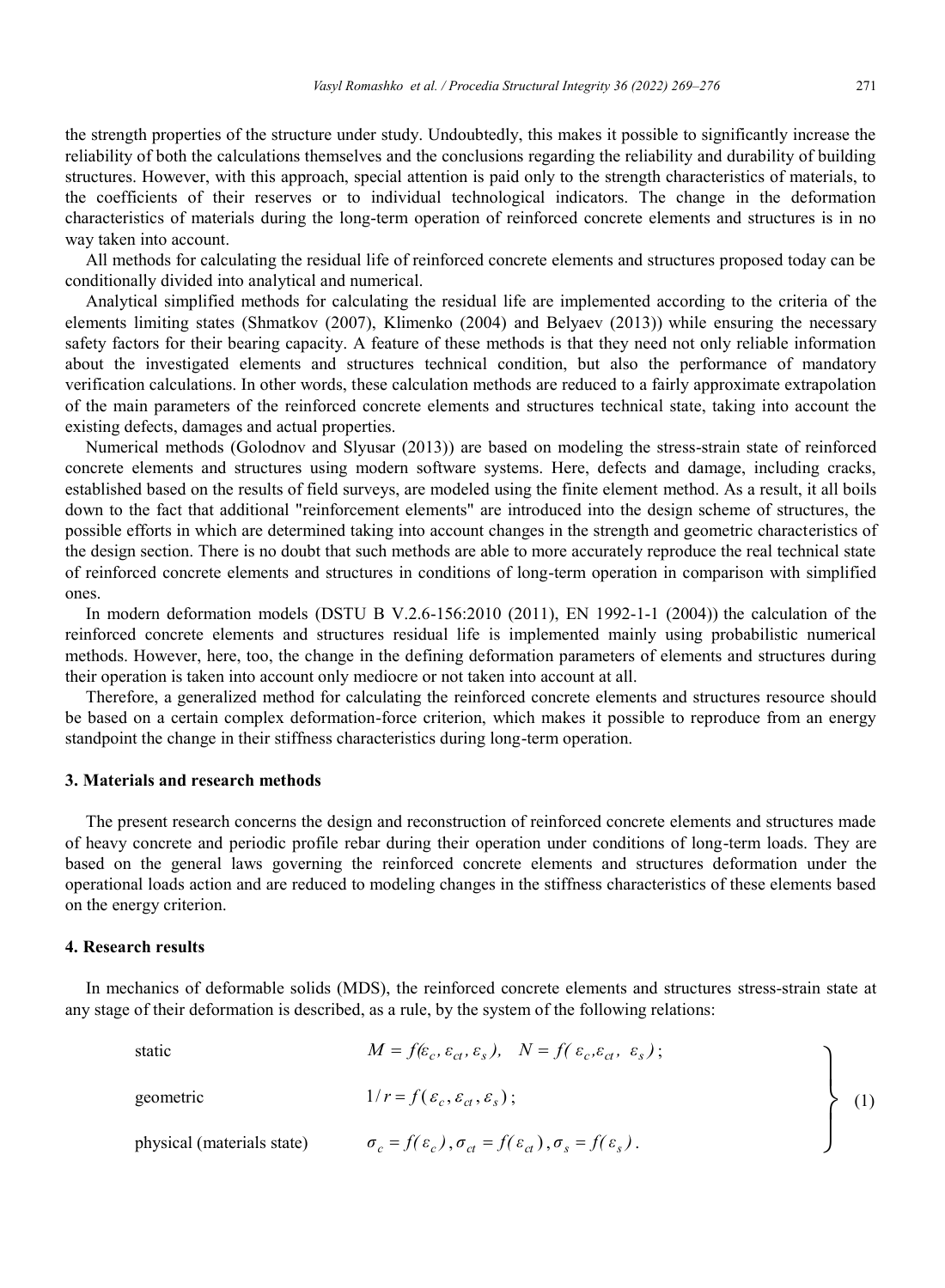For the force models, where the hypothesis of flat sections is not taken into account and idealized stress diagrams in materials are used, the solution of this system is reduced to using two traditional equilibrium equations. Therefore, in conditions of concrete creep, it is extremely difficult to determine the residual life of reinforced concrete elements and structures using an analytical method, and in most cases it is even impossible.

In the deformation models, relations (1) form a statically indefinite system, the solution of which, even without taking into account the concrete creep, is rather laborious and comes down to performing numerous iterations. Taking into account the concrete creep deformations, the number of iterative calculations increases markedly, and the solving of this system becomes even more complicated.

In the deformation-force model of the reinforced concrete elements and structures resistance to force effects, the most important force and deformation parameters of their deformation at all stages are interconnected by the stiffness function (Romashko and Romashko (2019)):

$$
D = M/(1/r) = D_o - D_u \cdot \frac{1/r}{1/r_u} - (D_o - 2 \cdot D_u) \cdot \frac{M}{M_u}
$$
 (2)

from which the analytical dependence of the state universal diagram of the indicated elements "moment-curvature":

$$
M = \frac{D_o \cdot 1/r - M_u \cdot ((1/r)/(1/r_u))^2}{1 + (D_o/M_u - 2/(1/r_u)) \cdot (1/r)},
$$
\n(3)

where  $D<sub>o</sub>$  is the initial reduced stiffness of the reinforced concrete element section;  $D<sub>u</sub>$  - the reinforced concrete element section stiffness when the bearing strength is exhausted  $D_u = M_u/(1/r_u)$ ;  $M_u$  - bearing strength of a reinforced concrete bar (ultimate force in it);  $1/r_a$  - the element curvature in the limiting state.

Since the state diagram (3) under certain boundary conditions is capable of transforming into the well-known fractional rational function of concrete deformation (4):

$$
\sigma_c = f_{ck} \cdot \frac{E_{co} \cdot \varepsilon_c / (E_{cu} \cdot \varepsilon_{cu}) - (\varepsilon_c / \varepsilon_{cu})^2}{1 + (E_{co} / E_{cu} - 2) \cdot (\varepsilon_c / \varepsilon_{cu})},
$$
\n(4)

where  $f_{ck}$  is the characteristic value of the concrete compressive strength;  $E_{co}$  - the initial value of the concrete elasticity (deformation) modulus;  $E_{cu}$  - the limiting value of the concrete deformations secant modulus;  $\varepsilon_{cu}$  - the compressed concrete relative deformations limiting value, then the parameters of the limiting state, determined by the extreme Fermat criterion  $dM/d(1/r) = 0$ , make it possible to predict the ultimate deformations of not only tensile reinforcement, but also compressed concrete (Romashko and Romashko (2019)).

Under such circumstances, it is proposed to build a methodology for calculating the reinforced concrete elements and structures residual life based on those parameters that can be determined directly during field surveys using geodetic, photogrammetric or any other method. In addition to real defects, damages and mechanical characteristics of construction materials, deflection can serve as such a parameter  $f_i$ . Using it, it is quite easy to calculate the averaged values of the bending reinforced concrete element curvature in the operational stage (Fig. 1, a):

$$
1/r_{fl} = f_l/(s \cdot l^2),\tag{5}
$$

where *s* is the coefficient depending on the loading and fastening schemes of the element; *l* - calculated length of a reinforced concrete element.

At the same time, the bending reinforced concrete element initial curvature in the averaged design section under the action of operational loads can be determined from the generalized diagram of its state (3) by the expression: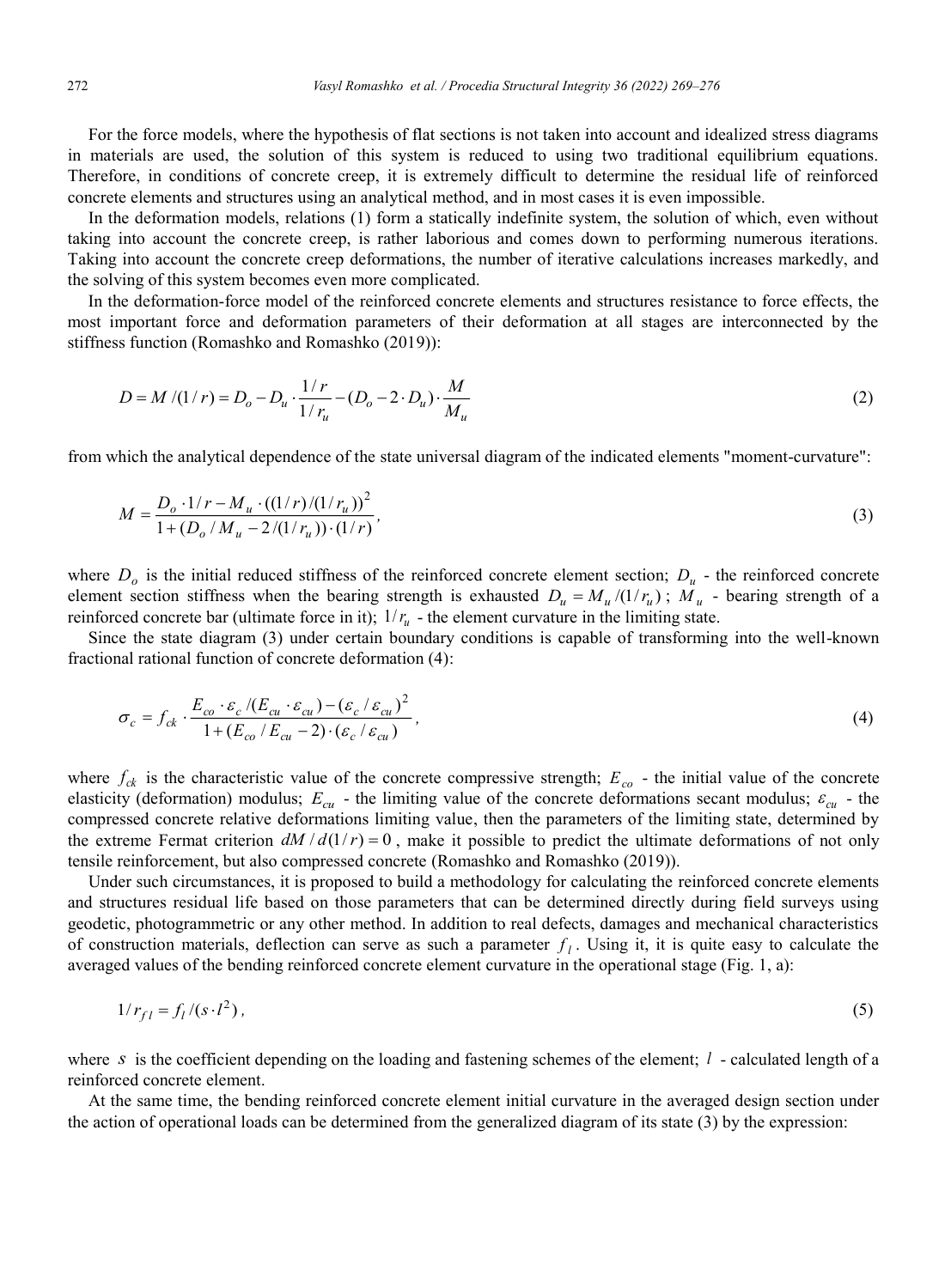$$
\frac{1}{r_f} = \frac{1/r_u}{2M_u} \left[ (1 - \frac{M_l}{M_u}) \frac{D_o}{r_u} + 2M_l - \sqrt{((1 - \frac{M_l}{M_u}) \frac{D_o}{r_u} + 2M_l)^2 - 4M_l \cdot M_u} \right],
$$
\n(6)

where  $M_l$  is the bending moment from the operating load action.



Fig. 1. To the calculation of reinforced concrete elements resource according to the energy criterion: the type of element state diagrams and the potential energy of its deformation (a); type of reinforcement and concrete deformation diagrams under different loading conditions (b).

The main difference of the deformation-force model in comparison with others is that with the help of the abovementioned force and deformation characteristics ( $M$  and  $1/r$ ) it is possible not only to control the change in the reinforced concrete elements stiffness characteristics, but also to estimate the potential energy of their deformation. For this, in the deformation-force model, a hypothesis of the invariability of the potential destruction energy of the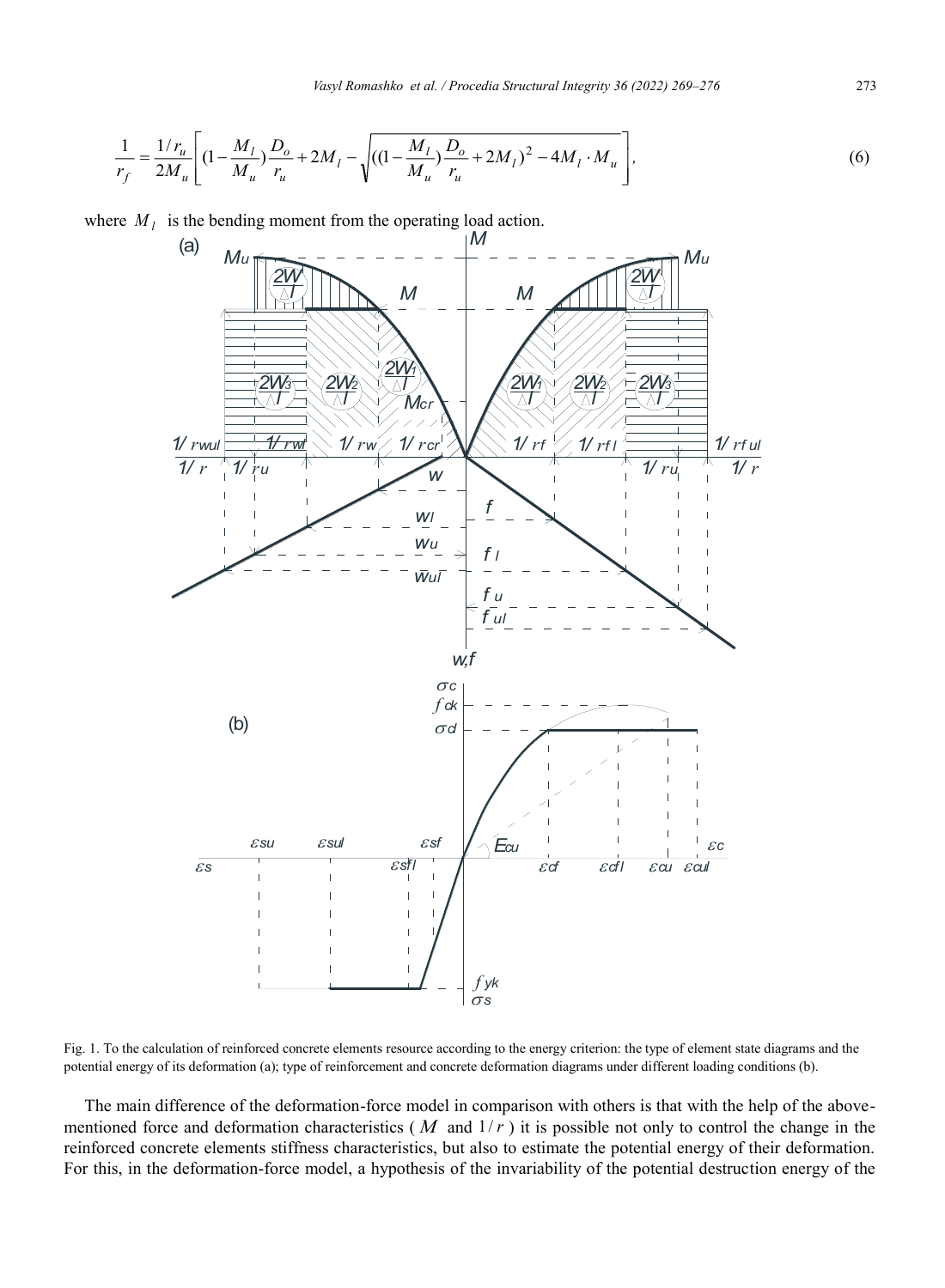reinforced concrete element ( $W = const$ ) per unit volume and its independence from the loading mode is put forward. At the same time, it serves as an energy criterion for calculating the residual life of a reinforced concrete element (Romashko and Romashko (2019).

In particular, the potential energy of a bending reinforced concrete element limiting deformation in a certain destruction area for a short-term action of a full load (Fig. 1, a) can be calculated by the expression:

$$
W = \frac{\Delta l^{1/r_u}}{2} Md(1/r) = \frac{\Delta l \cdot M_u \cdot (1/r_u)}{2 \cdot (K-2)} \left[ -\frac{1}{2} + \frac{(K-1)^2}{(K-2)} - \left(\frac{K-1}{K-2}\right)^2 \ln(K-1) \right],\tag{7}
$$

where  $\Delta l$  is the section length (computational block), within which the destruction of the element occurs, is taken under the condition  $s_r \leq \Delta l \leq h$ ;  $s_r$  - the distance between normal cracks (their step); *h* - the height of the element cross-section in the destruction area;  $K = D_0 \cdot (1/r)_u / M_u$  - characteristic of the reinforced concrete element deformability.

The reinforced concrete element potential deformation energy in the same section from the short-term impact of the operating load (Fig. 1, a) should be calculated by the expression:

$$
W_1 = \frac{\Delta l}{2} \int_0^{1/r_f} M d(1/r) = \frac{\Delta l \cdot M_u}{2 \cdot (K-2)} \left[ -\frac{(1/r_f)^2}{2 \cdot (1/r_u)} + \frac{(1/r_f) \cdot (K-1)^2}{(K-2)} - (1/r_u) \cdot \left(\frac{K-1}{K-2}\right)^2 \ln\left(1 + (K-2)\frac{1/r_f}{1/r_u}\right) \right],\tag{8}
$$

and from its long-term action (Fig. 1, a) - according to the formula  $(9)$ :

$$
W_2 = \Delta l \cdot M_l \cdot (1/r_{fl} - 1/r_f)/2. \tag{9}
$$

Taking into account dependences (7) ... (9), the potential energy of a bent reinforced concrete element deformation, corresponding to its residual resource (Fig. 1, a), can be determined by the expression:

$$
W_3 = W - W_1 - W_2 = \Delta l \cdot M_l \cdot (1/r_{ful} - 1/r_{fl})/2, \tag{10}
$$

where  $1/r_{ful}$  is the limiting value of a reinforced concrete element (by deflection) curvature when the bearing strength is exhausted under prolonged exposure to loads.

At the same time, together with the limiting curvature of the element averaged section, it is possible to predict the ultimate concrete deformations under prolonged exposure to the operating load (Fig. 1, b). This can be done using the system of relations (1) by drawing the well-known flat sections hypothesis:

$$
1/r_{\text{ful}} = (\varepsilon_{\text{cul}} + \varepsilon_{\text{sul}})/d \tag{11}
$$

where  $\varepsilon_{\text{cal}}$  is the limit values of the concrete average deformations of the most compressed face in the area between normal cracks;  $\varepsilon_{sul}$  - limit values of the most stretched reinforcement averaged deformations on the same section of its active adhesion to concrete (Romashko and Romashko (2018)); *d* - working height of an element section.

On the other hand, the ultimate concrete deformations under prolonged exposure to operational load can be predicted using the concrete creep characteristics of through the ultimate stiffness of the reinforced concrete element average cross section in general or the limit value of the intersecting concrete deformation modulus in particular:

$$
E_{\text{cal}} = E_{\text{cc}} / (1 + \varphi(\infty, t_o)),\tag{12}
$$

where  $E_{cc}$  is the sectioning concrete deformations modulus under short-term action of operational load (Romashko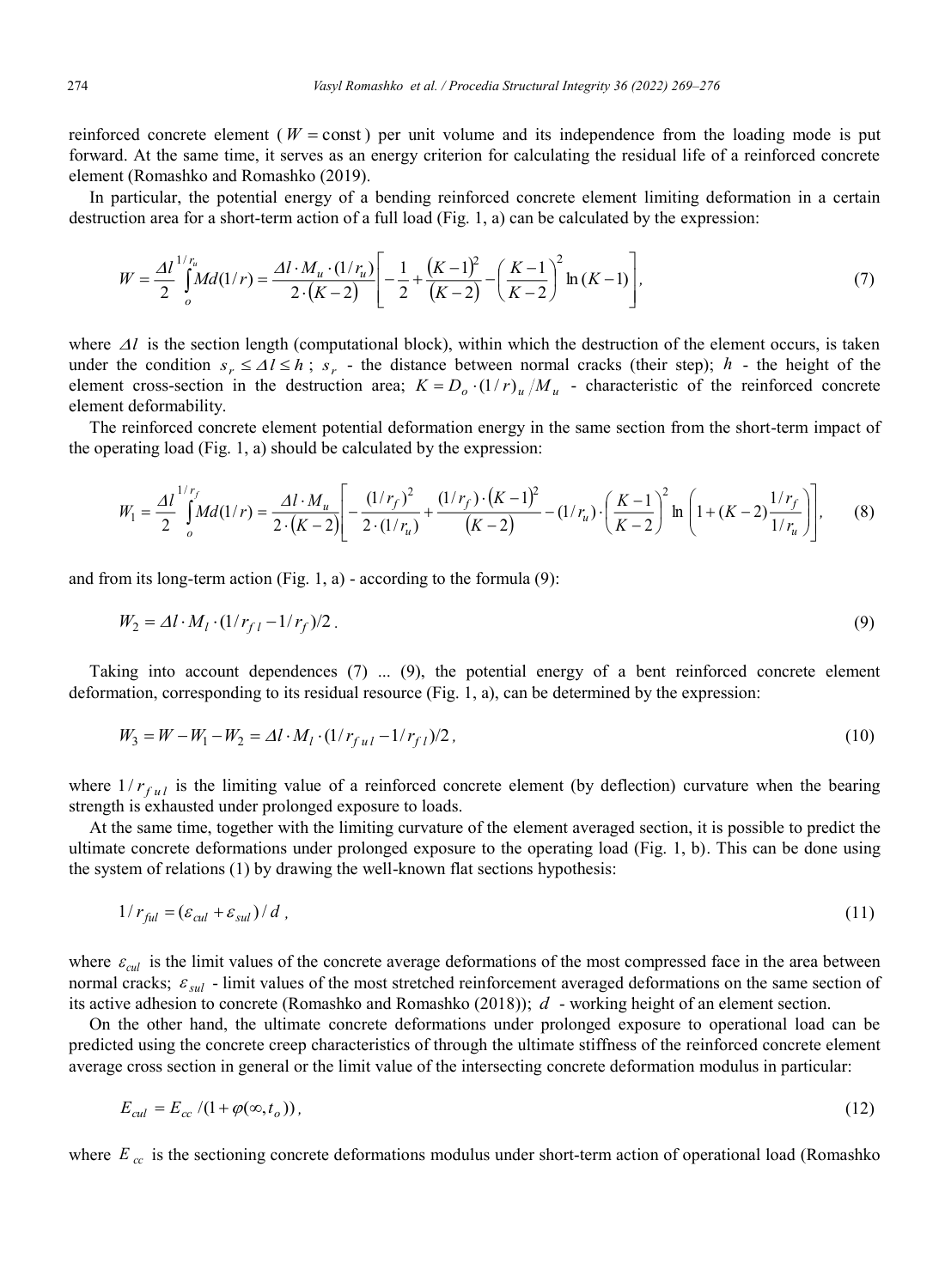and Romashko (2019));  $\varphi(\infty, t_o)$  - the limit value of the concrete creep coefficient under prolonged exposure to the operating load, take according to current regulations (DSTU B V.2.6-156:2010 (2011), EN 1992-1-1 (2004)).

Due to the flat sections hypothesis, the use of the above energy criterion in the calculations of the reinforced concrete elements and structures residual life becomes possible even when the initial parameter of field research is not deflection  $f$ , but the step  $s_r$  and normal cracks width  $W$  (Fig. 1, a). They are related to the curvature of the following dependence:

$$
1/r = (\varepsilon_c + w/s_r + \varepsilon_{\text{ctu}})/d \tag{13}
$$

according to which the limiting value of the normal cracks opening width (Romashko and Romashko (2018)) under prolonged exposure to the operating load can be determined by the formula:

$$
w_{ul} = (d/r_{wall} - \varepsilon_{clu} - \varepsilon_{ctu}) \cdot s_r, \tag{14}
$$

where  $1/r_{\text{wul}}$  is the limit value of the reinforced concrete element (cracks curvature of) when the load-bearing strength is exhausted by prolonged exposure to loads;  $\varepsilon_{\text{ctu}}$  - limit values of stretched concrete averaged deformations in the area between normal cracks.

According to the above method, theoretical prediction of normal cracks long-term opening was performed for one of the beams tested by Gilbert and Nejadi (2004). In this case, the compressed concrete average deformations from the initial  $\varepsilon_c = \sigma_{cl}/E_{cc}$  to the final values  $\varepsilon_{cl} = \sigma_{cl}/E_{cl}$  were determined according to expression (12) using the concrete creep coefficient  $\varphi(t, t_0)$ . The results of this prediction are graphically displayed in Fig. 2.



Fig. 2. Comparison of the experimental  $(\bullet)$  and theoretical  $(\Delta)$  values of the normal cracks opening width in a reinforced concrete beam (Gilbert and Nejadi (2004)) under prolonged exposure to a load.

#### **5. Conclusion**

Thus, based on the research results, the following conclusions can be drawn: the application of the energy criterion of the reinforced concrete elements and structures bearing strength exhaustion allowed to develop a generalized deformation-force model of their resistance to force to the energy level; the hypothesis of invariance in unit of volume and independence from a loading mode of potential energy of a reinforced concrete element deformation allows to carry out calculation of its total and residual resources from uniform methodological positions; the use of the energy criterion of the reinforced concrete elements and structures bearing strength exhaustion allows to calculate their total and residual resources directly from the measured deformation parameters of field studies (deflections, pitch and normal cracks width); forecasting the reinforced concrete elements and